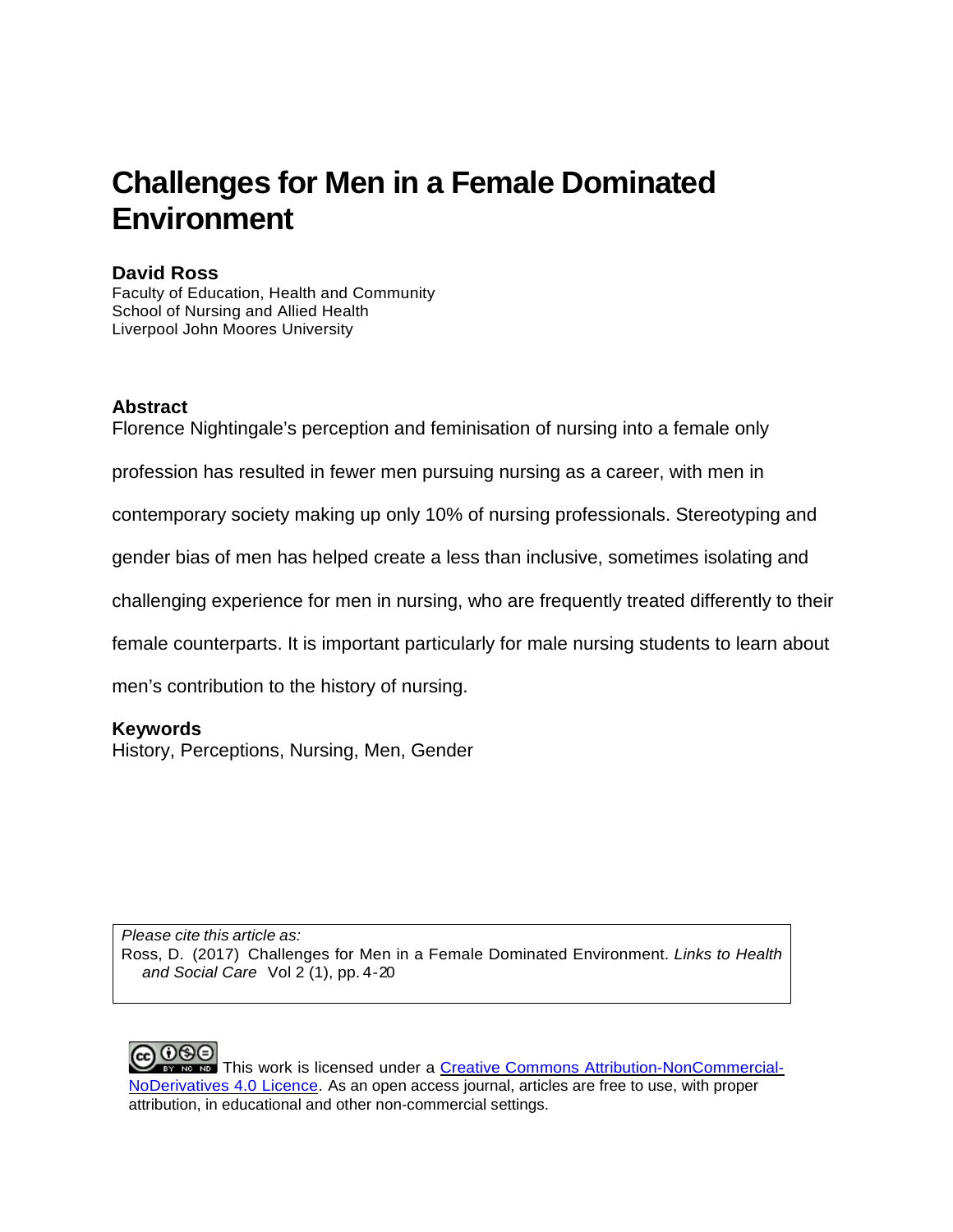#### **Introduction**

Page | 5

Florence Nightingale's perception and feminisation of nursing into a female only profession has resulted in fewer men pursuing nursing as a career, with men in contemporary society making up only 10% of nursing professionals. Stereotyping and gender bias of men has helped create a less than inclusive, sometimes isolating and challenging experience for men in nursing, who are frequently treated differently to their female counterparts. It is important particularly for male nursing students to learn about men's contribution to the history of nursing.

## **Florence Nightingale**

Florence Nightingale's perception of nursing as a career for women only is decreasing as more men enter the nursing profession. However, her 19th century 'feminisation of nursing' into a caring female only profession is still prevalent in contemporary society (Masters, 2009). There is a widespread assumption that while female nurses are suitable to provide intimate care for both male and female patients it is deemed inappropriate for male nurses to provide intimate care, such as inserting a catheter on a female patient (Harding, North and Perkins, 2008). Florence Nightingale perceived men to lack the capacity to be caring and empathic and saw nursing as suitable for women. It was an 'extension of their domestic roles' as nurturers and caregivers: theorising that nursing was not a place for men because their rough hands were 'not fitted to touch, bathe and dress wounded limbs' (Brown, Nolan and Crawford, 2000). This type of prejudice and gender stereotyping helped establish the discrimination of men in nursing which persists today.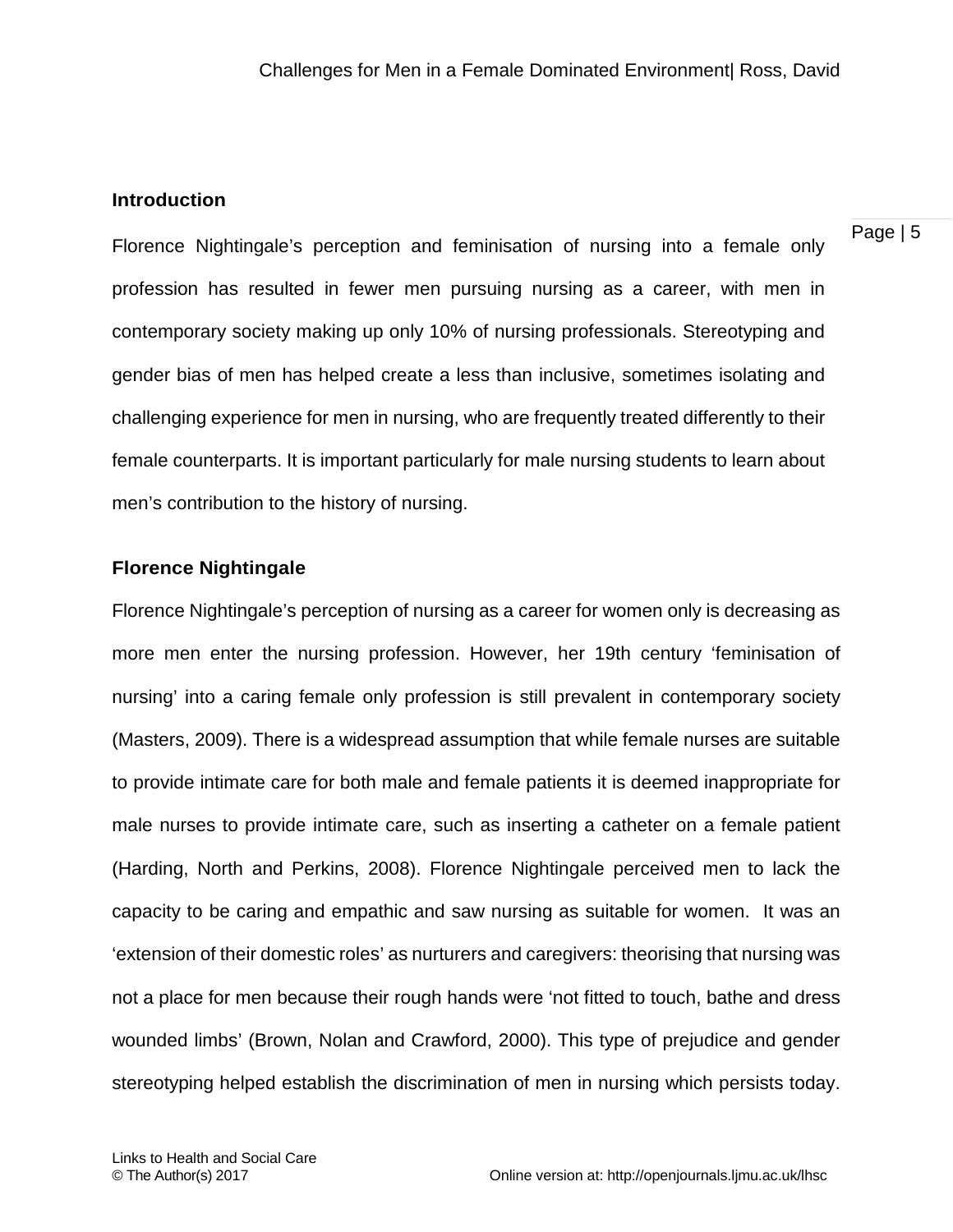Page | 6 Many in modern society view men who enter nursing as unmanly because they think male nurses don't conform to the traditional, heterosexual, patriarchal role. According to (How, 1995; Brown, 2010) prejudice has its roots in individual and social psychology, concealed until they surface in the process of furthering tradition. Consequently, male nurses continue to be discriminated against on the basis of 'socially constructed gender roles and norms' which initially prevented and now deter men from entering what many in society still consider a female only profession (Evans, 1997; Meadus, 2000).

#### **History**

Historically nursing has not always been a predominately female career. Prior to the 1800s and Florence Nightingale men significantly represented the nursing profession, mainly because of the association between nursing and the military (Office of Medical History, OMH, 2016). The first nursing school in the world, which included men only, was established as far back as 250 B.C. in India, were only men were considered 'pure' enough to become nurses (Vallano, 2011). Men's long history of being involved in nursing carried on to 330 A.D., in the Byzantine Empire (Bullough, 1994). During this era hospitals were one of the major institutions where nursing emerged as a separate occupation, primarily for men (Bullough, 1994; White, Duncan and Baumle, 2011). Male nurses also cared for the sick and injured during the Crusades in the 11th century and they staffed field hospitals during the Franco-Prussian War (1870-1871) where it was noted that the mortality rates amongst the troops were kept 'abnormally low' (Evans, 2004).

In World War I (1914 – 1918) male nurses served on the front line caring for the injured. They were known as 'orderlies' even though they had the same training and held the same diplomas as their female counterparts. They were paid about half of the salary of a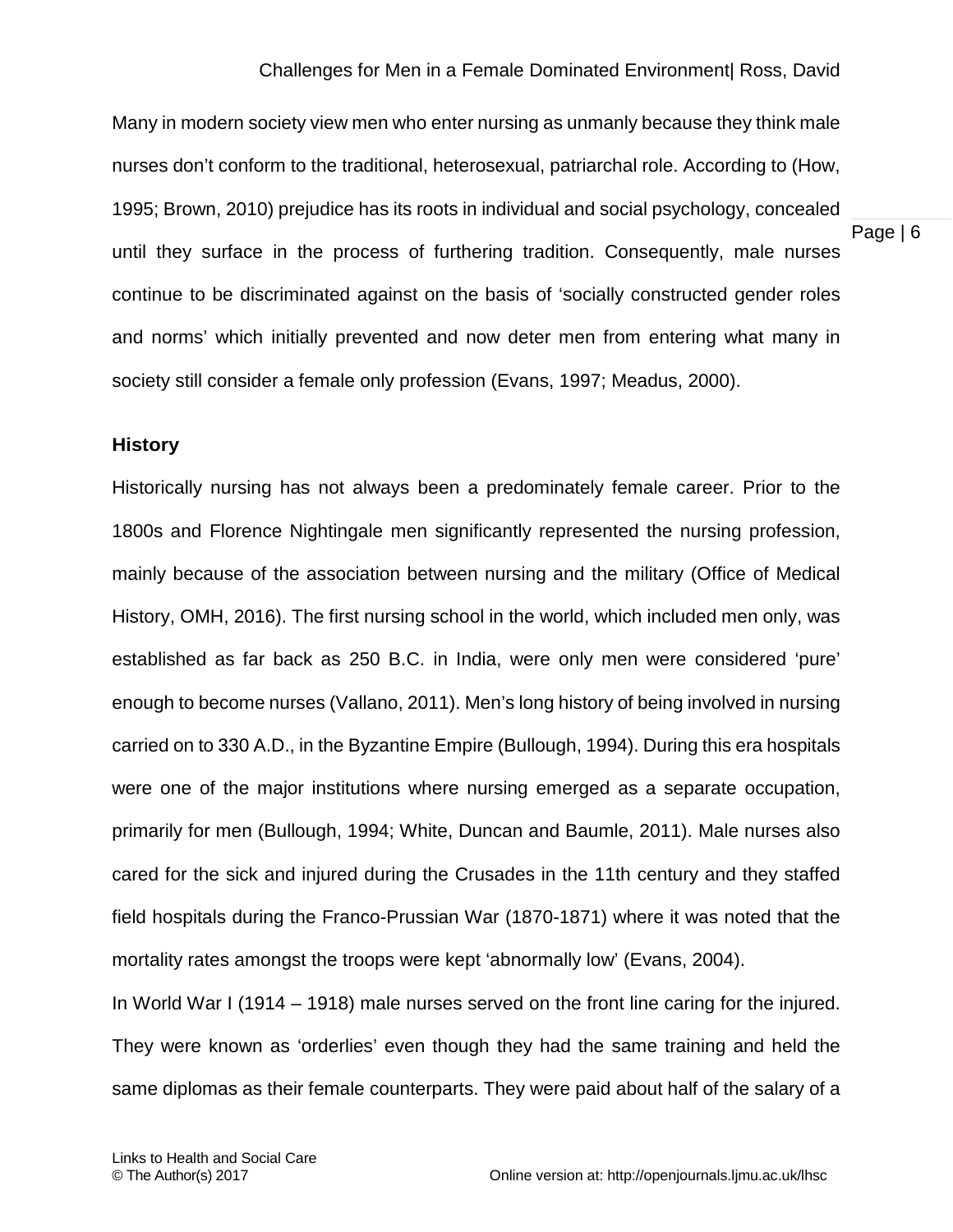female nurse (OMH, 2016). In Great Britain, the Nurses Registration Act was passed in 1919 (Sweet and Dougall, 2008). Although this act granted legal recognition to male nurses only female nurses were granted full membership on the registry. Male nurses were placed on a separate registry. Female nurses were often hostile to male nurses, reenforcing negative stereotypes of men in nursing and often creating obstacles to their employment (Mackintosh, 1997). Consequently the Society of Registered Male Nurses was formed, in the 1930s, to encourage the professional training, conduct and tradition of men in nursing (O'Lynn and Tranbarger, 2007).

During World War II (1939 – 1945) many male nurses worked on the battlefield where female nurses were not allowed. In 1947, the sex segregation of nurse registries ended and men were allowed education and employment equity by the 1960s. In the US, to meet the needs of army personnel, the Army Nurse Corps (ANC) actively recruited male nurses, a segment of the nursing population that had previously faced stringent restrictions to stop them joining the ANC. Male nurses became a vital part of the ANC and in some cases military officials tried to maintain men only medical staff.

Male nurses in Vietnam worked alongside their female counterparts treating massive trauma injuries, displaying immense skill, compassion and professionalism. Few records of valour and dedication to duty by male nurses were kept and another part of the history of men in nursing was lost (Combs, 2012); leaving male nurses with little information about their professional background and historical position.

#### **Barriers to men entering the nursing profession**

The biggest barrier to men entering nursing is gender itself (Keogh and O'Lynn, 2007). Over the last 60 years or more many barriers to men entering the nursing profession have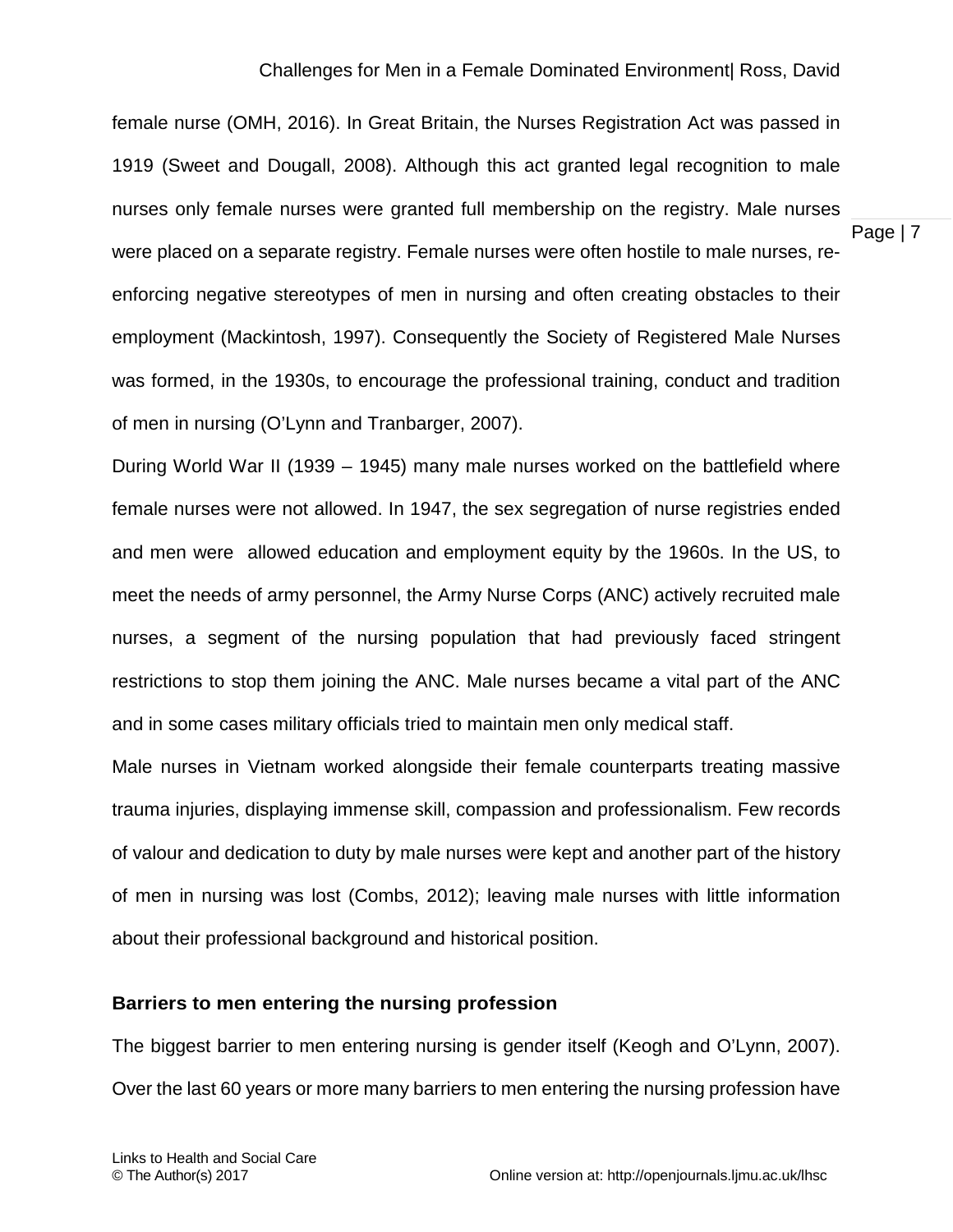Page | 8

been removed. In 1951, the relaxation of registration laws which excluded men from entering nursing were removed and male nurses were allowed to join the main nursing register (O'Lynn, 2004). Worldwide the numbers of men entering the nursing profession remains generally low, with men, in the UK, comprising 10.6% of the nursing workforce (Regan, 2012). Hodes (2005) and Stanley (2012) argue that aspiring male nurses have few role models to look up to on television or in films where they are mainly portrayed as gay or comical characters.

As well as being viewed as unmanly, male nurses also have to challenge the stereotypical view that they are unsuitable caregivers, incapable of providing compassionate and sensitive care. Prevailing definitions of masculinity and the questioning of their ability to provide appropriate care have undoubtedly acted as powerful barriers to men crossing the gender divide and entering the nursing profession (Halloran and Welton, 1994). While the use of touch is even more challenging for male nurses because of the feminization of touch (Evans, 2002). Society has normalized touch as a caring behaviour in women while sexualizing it in men. The result is that men feel vulnerable and cautious about providing intimate care, particularly to women, as their care runs the risk of being misinterpreted. This is undoubtedly one reason why men move away from direct care. The fact that male nurses are faced with the reality of defending their career choice, their contribution to nursing and their sexuality is reflected in the specialties male staff choose to work in (Black, 2014).

Management, education and technology dominated roles attract much larger numbers of male nursing staff thereby allowing them to distance themselves from the feminine image of nursing by moving into 'high tech, low touch' specialties (Evans, 1997). Unfortunately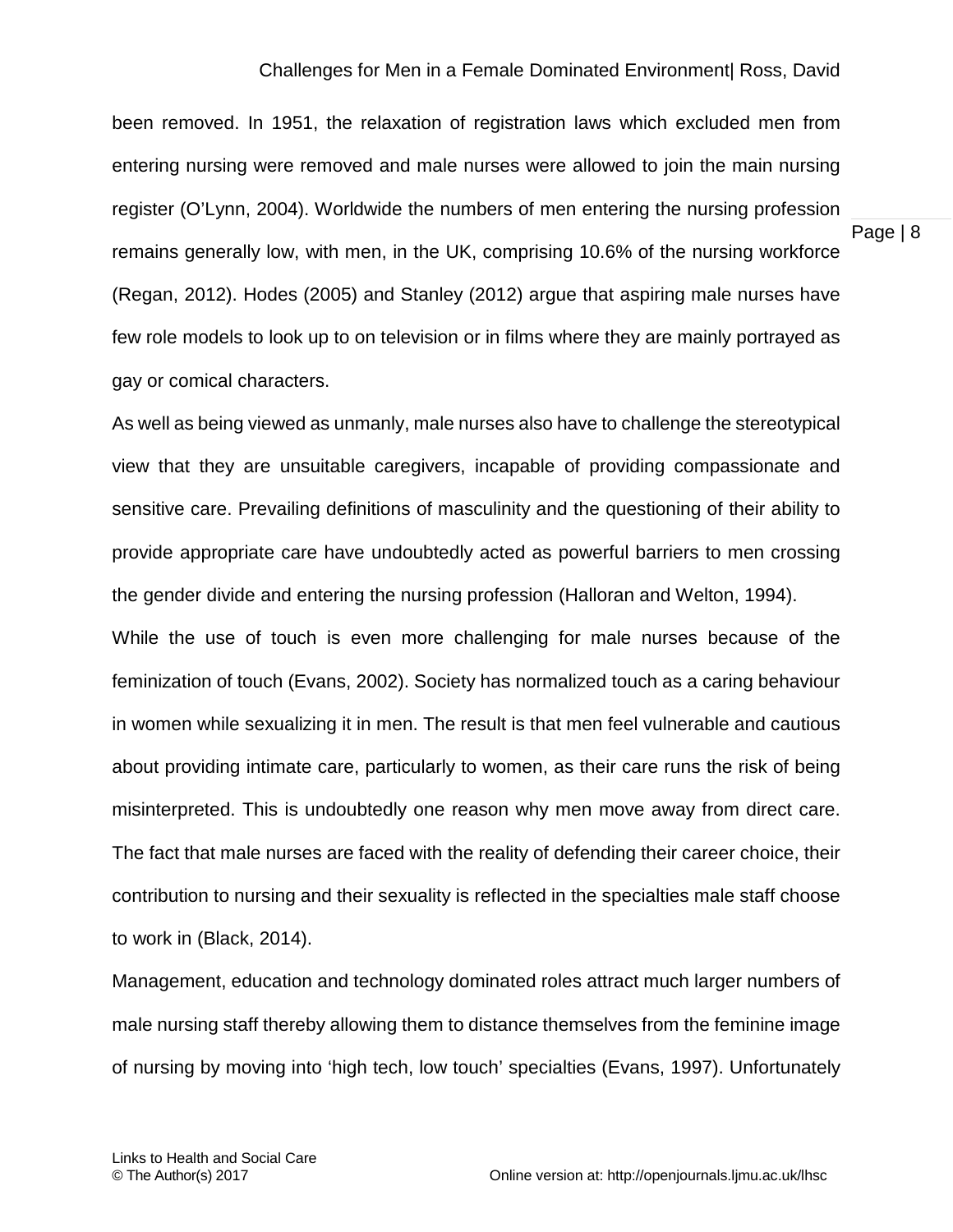this also takes men away from the caring aspect of nursing.

#### **Women overcoming prejudice and discrimination**

Page | 9

Women have successfully overcome the widespread stereotypical belief that many professions are suitable only for men. Medicine was a male only profession until campaigning and lobbying of Parliament by Sophia Louisa Jex-Blake (1840-1912) resulted in the first female medical students entering the University of Edinburgh between 1869 and 1874 (Murdoch, 2014). However, the University refused to award female medical students degrees and it was not until 1876 when Russell Gurney's Bill was accepted by Parliament that British examining bodies were permitted to include women (Crowther, 2002). According to the latest statistics the overall increase in women joining the profession means that in just a few years there will be more female than male doctors on the medical register (General Medical Council, GMC, 2016). Compare this to the to the latest figures for men in nursing which shows that just over one in ten nurses are men; compared with one in a hundred in the earliest days of the National Health Service (NHS) more than 60 years ago (Walsh, 2016).

#### **Common perceptions regarding male nurses**

A common perception regarding male nurses is that they earn more money than their female counterparts. Newly qualified male and female nurses earn the same starting salary, with London nurses getting an increased cost area supplement (Prospects, 2016). As nurses advance in their careers and apply for more senior positions in a hospital or out in the community there is naturally an increase in salary. Male nurses who work in the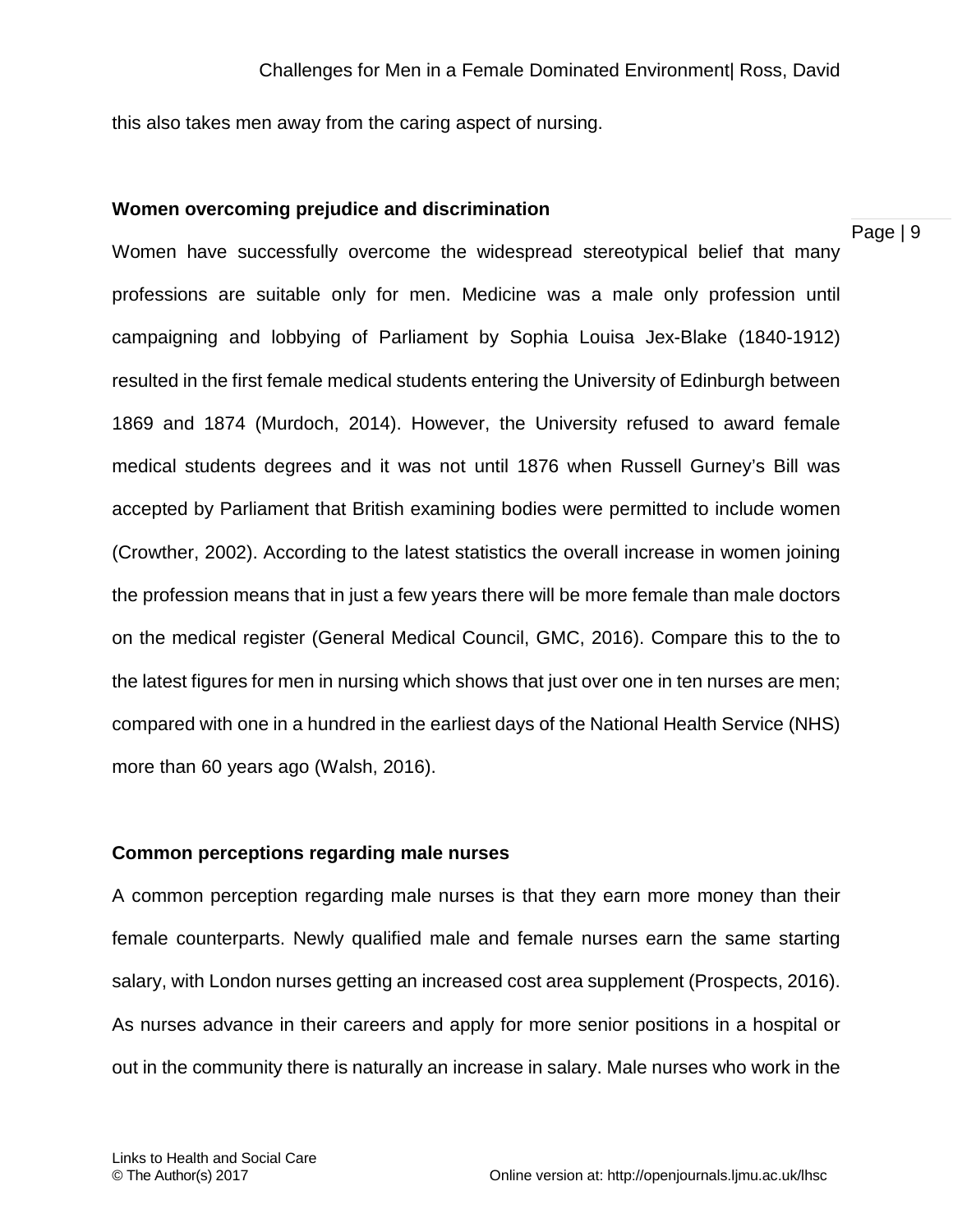private sector generally earn a higher salary then their female counterparts. One reason may be that men unlike women do not take career breaks; to have children or have to work part-time to accommodate their family (Vallano, 2011). Men are assumed to be leaders and can be judged negatively when they do not hold a senior position. However they can also be judged negatively when they do hold a senior or management position as their peers perceive that they got the position on gender rather than merit. This is supported by McMurry (2011), who argues that men are given preferential treatment in hiring and promotion decisions. I disagree with this point of view as there is a strong evidence base to show that men in nursing do not make up a disproportionate number of higher positions of authority (Villeneuve, 1994; Anthony, 2006; Nelson and Belcher, 2006).

Male nurses are usually perceived to fall into one of four roles: the ladder-climber, because two thirds of the top jobs in nursing are occupied by men (Randstad UK, 2016); the trouble maker, with men supposedly socialized to be more assertive; the he-man, because of their greater physical strength men are expected to do all the heavy lifting, when in reality male nurses use lifting aids as often as female nurses (Evans, 1997); and the homosexual, if a man displays empathy and caring, he is assumed to be gay. The first three roles are imposed by their female counterparts, the dominant group in nursing, and the fourth is imposed from outside nursing by men rather than women (Neighbours, 2016).

#### **Patients' perceptions of male nurses**

Patient perception of being cared for by male nurses refutes the belief that patients prefer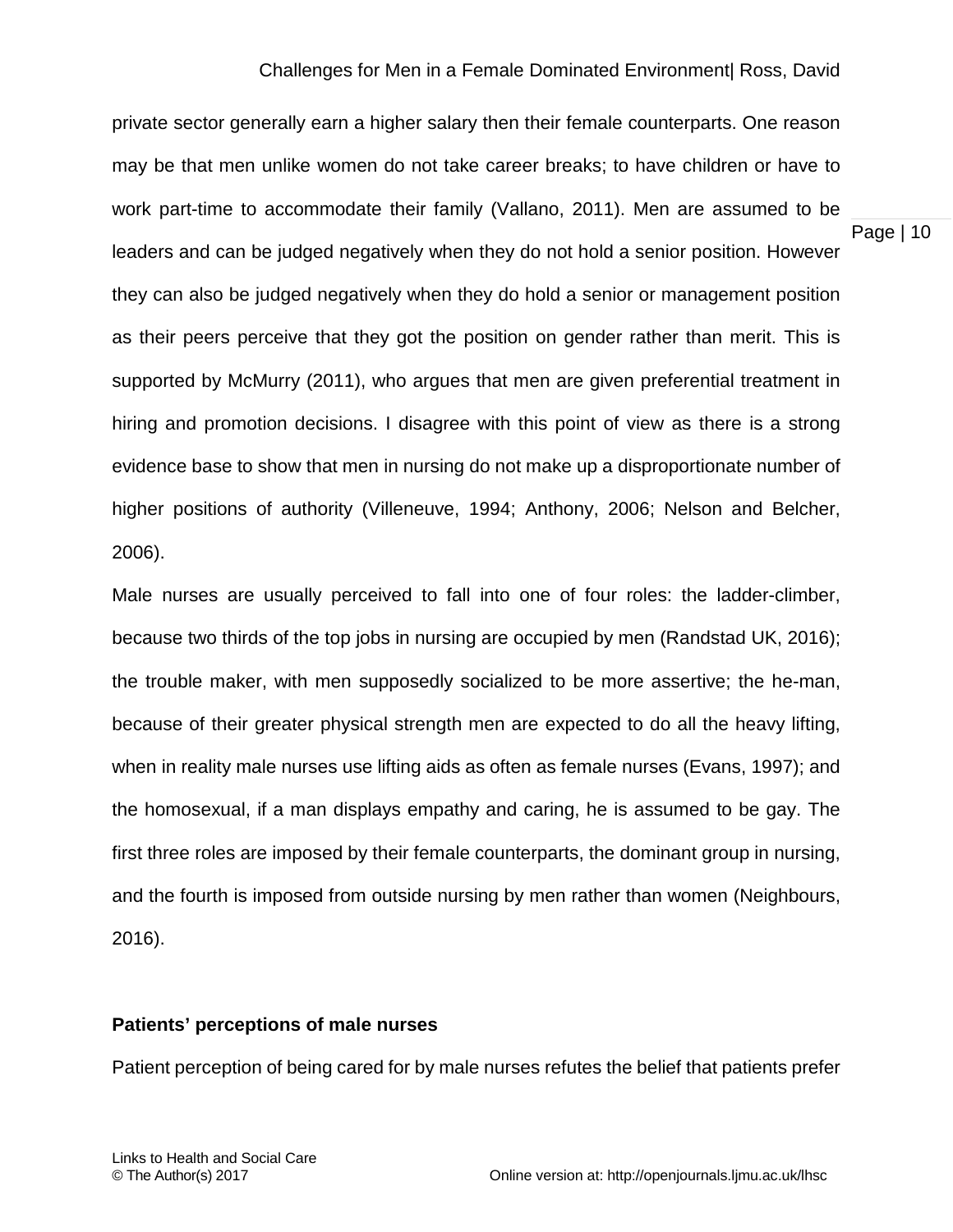Page | 11

female nurses to male nurses. Patients in a study by Landry and Tillman (2000), said they saw no significant difference in the care provided between male and female nurses. They also said that they had no problem with male nurses providing intimate care and that they actually preferred male nurses because they were 'more gentle, concerned and compassionate' than their female counterparts who could be 'moody, harsh and didn't always take their time'. Further research showed that most of the time patients seem to be open and non-discriminatory towards male nurses (Cude and Winfrey, 2007). A positive view of male nurses by patients is very important to men in nursing. Rochlen, Good and Carver (2009), supports this view arguing that social support is positively correlated to work and life satisfaction, particularly for men.

Patients often mistake male nursing students and qualified male nurses for doctors, based solely on their gender (Meadus and Twomey, 2011). This can be disconcerting to men as they have to explain that they are not doctors but nurses and very annoying to female nurses. Similarly, some patients direct questions at the male student or nurse bypassing the female nurse, which can also be a bit awkward and embarrassing as most often the senior nurse is female.

#### **Personal Experience**

In my experience, as a student nurse, I have occasionally felt discriminated against because of my gender, not by patients but staff. The fact that male nurses face genderbased barriers, even during their training was highlighted in research by Keogh and O'Lynn (2007). On my previous placement, I had just finished recording a patient's observations in a bay when a female student, returning from refilling a patient's water jug,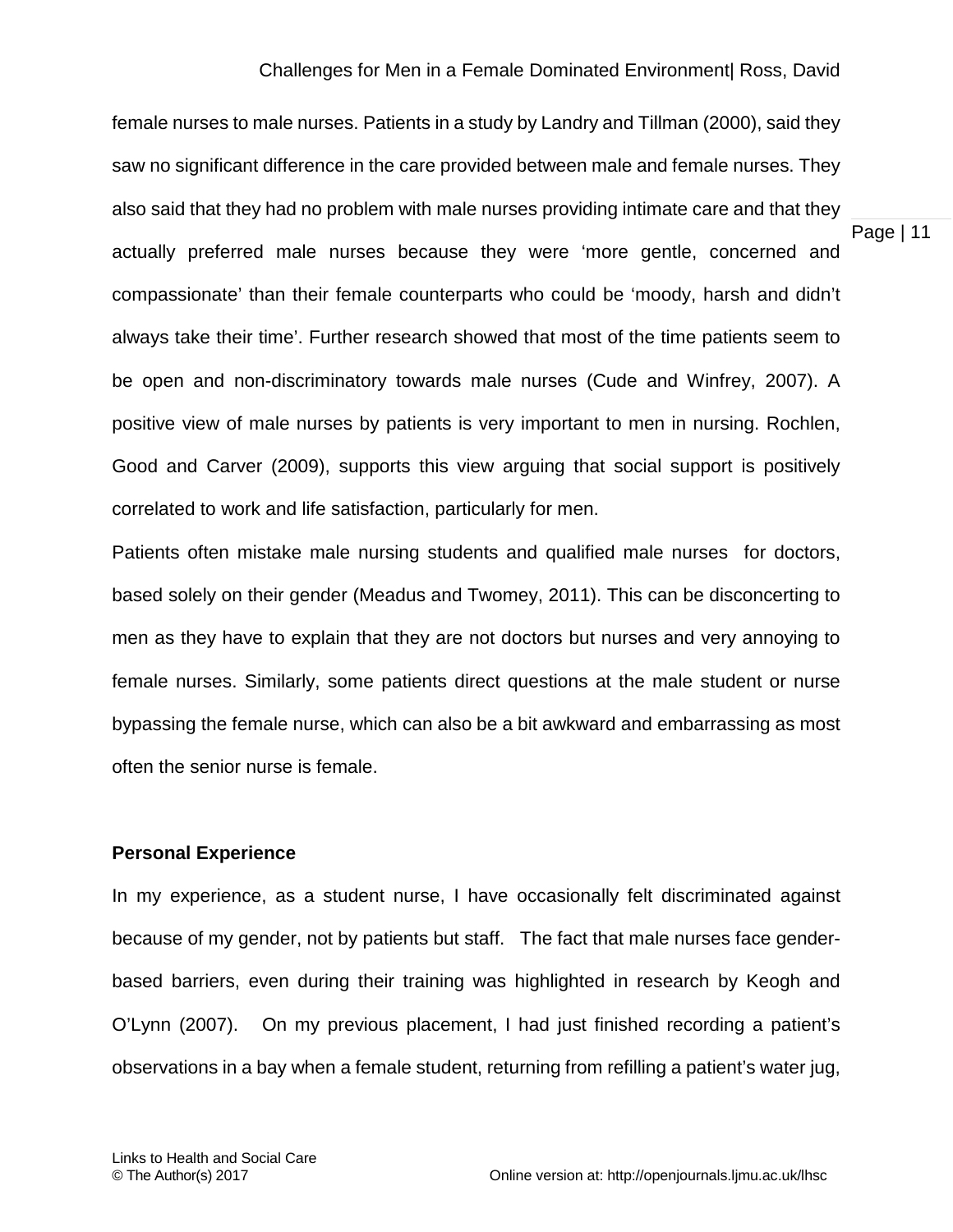Page | 12

called me over and asked me to get the female staff nurse. I informed the nurse and followed her back into the bay to carry on with the observations. The student then asked the staff nurse to help her put the female patient on a commode. Later on I asked the student nurse why she didn't ask me to help and she replied that it was 'personal care' and walked away. I felt I got on well with her so I don't think it was personal. This action may be linked with some deep-rooted prejudice and preconceptions (Davidson, 1996) about males providing personal care influenced the way she acted. A view supported in research by Robertson (2008), who theorised that there does seem to be an undercurrent amongst female colleagues as to what is and isn't appropriate for male nurses.

I understand that personal care can have an intimate, psychological, emotional or spiritual element to it and that it is extremely important for all nurses carrying out personal care to be aware of this and to pay close attention to the effect this has on the patient. I appreciate that we must abide by patients' wishes and I would never want a patient to feel uncomfortable by my presence and I would never be offended if a patient said she preferred a female nurse to attend to her as that is the patient's choice, according to NMC Code (2015), to avoid assumptions, recognise diversity and individual choice. However, the patient had never objected to me helping her onto the commode before and I never heard her object on that occasion. It is surprising that this type of culture still persists in nursing, amongst colleagues. I have heard qualified nurses ask patients, do you mind the male student staying in while you are examined. Patients generally look puzzled that they are asked such a question. I feel this is an example of double standards as male patients are not given the option to refuse nursing care from a female nurse.

The only time I was asked to step out of the room was for cultural reasons. The patient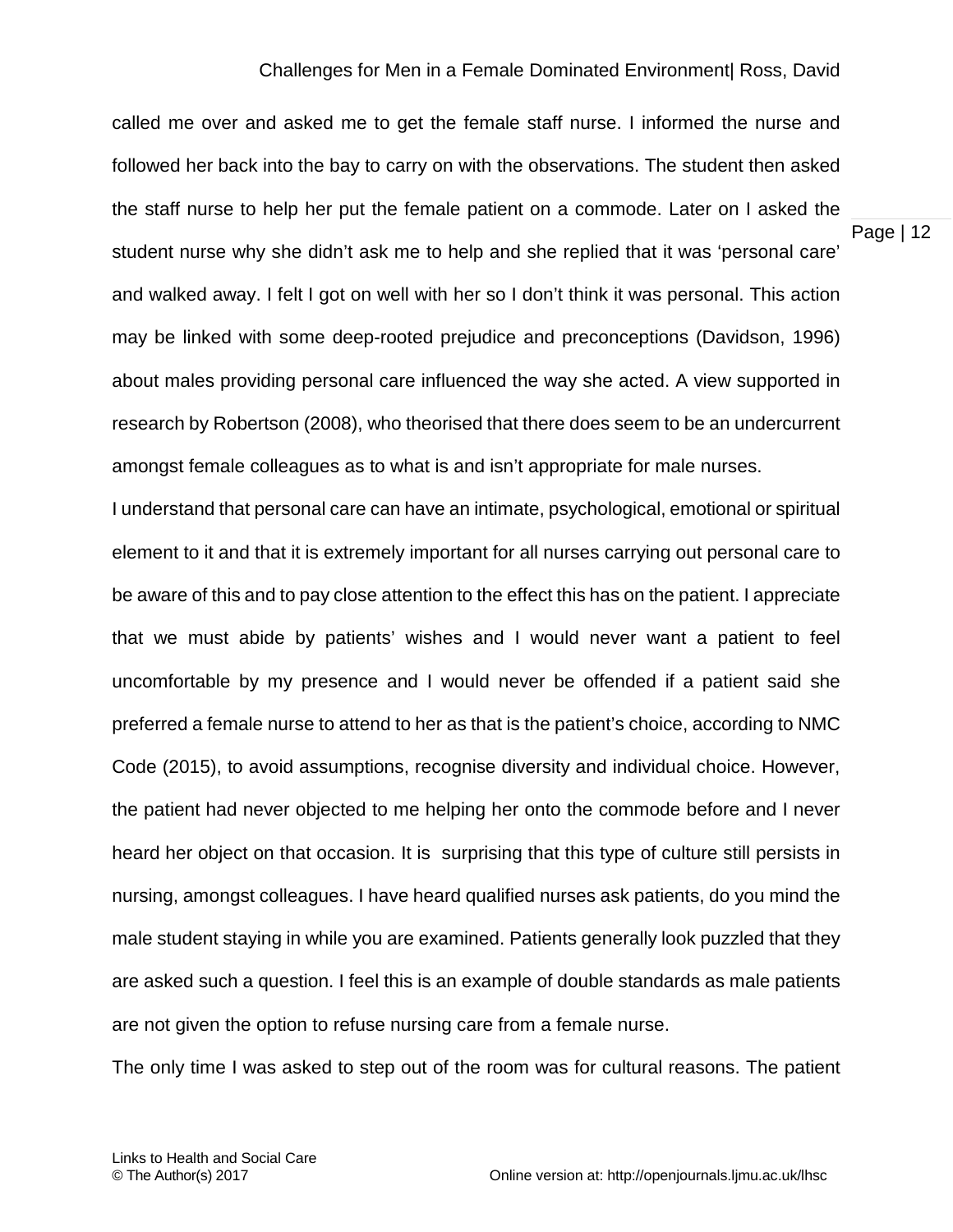was a Muslim lady and both the female staff nurse and I were asked, in a very courteous manner, to leave the room while a family member provided personal care. Perhaps I have been fortunate but no other patient has ever asked me to leave or refused help from me. I have never heard a nurse ask a patient if they object to being attended to by a doctor of the opposite sex and doctors provide much more intimate care than nurses yet they always ask if it is alright for a male student or nurse to attend to them. My experience is supported by Kermode (2006) who used quantitative research methods to explore discriminatory attitudes and behaviours toward male nursing students.

#### **Men's experience of nursing**

Men's experience of nursing differs from their female counterparts (O'Lynn, 2004). Florence Nightingale, although she made major contributions to the development of modern nursing, effectively removed men from nursing by affirming that nursing was a female only profession. As a consequence, men in nursing encounter challenges such as, being stereotyped and gender biased. According to research by Evans (2004), male nurses compromise their reputation and social status in patriarchal culture. The main stereotype they encounter is about their sexuality, with the assumption that they are gay or sexual predators but the majority of men in nursing are heterosexual (Davies, 1995). However, public perception is that most male nurses are gay. The stereotypical prejudice that nursing is a profession for women only and that it is somehow abnormal persists, but only in general nursing whereas in mental health nursing it is deemed an acceptable occupation for men (Harding, 2007).

According to Evans (2002), this type of preconception can make it difficult for men to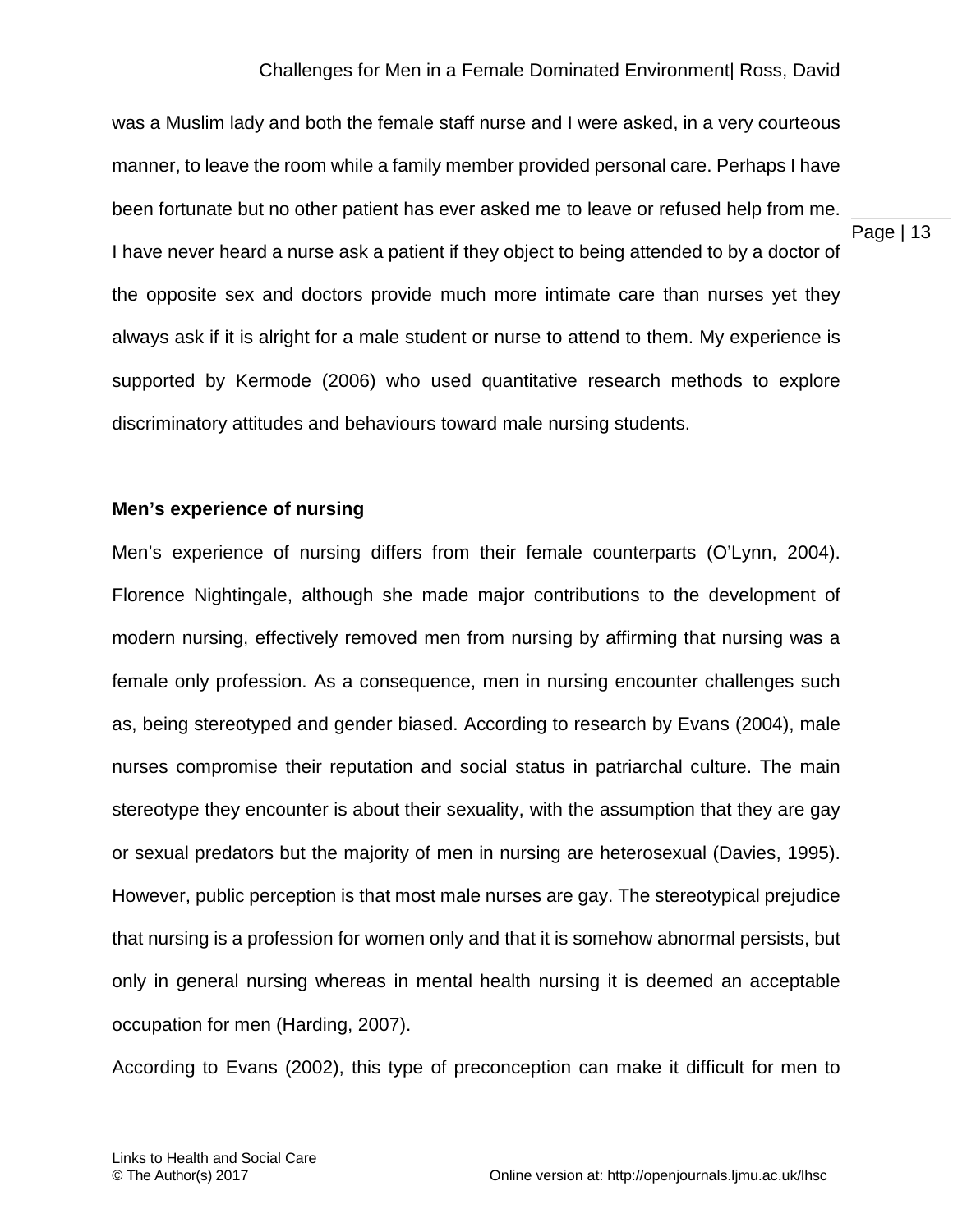interact with patients and inevitably makes them cautious care givers. According to Leidner (1991), men in nursing struggle looking for ways to reconcile the work they do with an identity they can accept and that is why many men moving into administrative or technical roles. Uhlimann and Cohen (2005) offer a slightly cynical view of why men enter female dominated occupations such as nursing: either they assume they will succeed in terms of obtaining jobs and faster promotion than their female counterparts or, although not intentionally seeking this by virtue of being men, it happens anyway. Sargent (2005) offers an alternative view; that men who enter occupations such as nursing experience the same prejudice as women in male dominated careers and they must learn ways to manoeuvre through the gender environment. I think men enter the nursing profession for the same reasons as women do; mainly because they have a caring nature and want to help people. It is also a relatively secure job that offers job diversity, career advancement, job satisfaction and the chance of earning a good salary. The challenges men experience in a female dominated profession are different to those experienced by women, in a male dominated profession, because unlike male nurses, the sexuality of female engineers, bankers and doctors is not questioned and they are not perceived as inferior when they do the same job as men.

#### **Conclusion**

In conclusion, the perceptions of men in nursing shows that overall, although negative societal, stereotypical views still persist these views are slowly changing. Men continue to face challenges in nursing but perhaps as more men assume positions of leadership it will help start the reversal of the gender bias found in nursing among the dominant gender.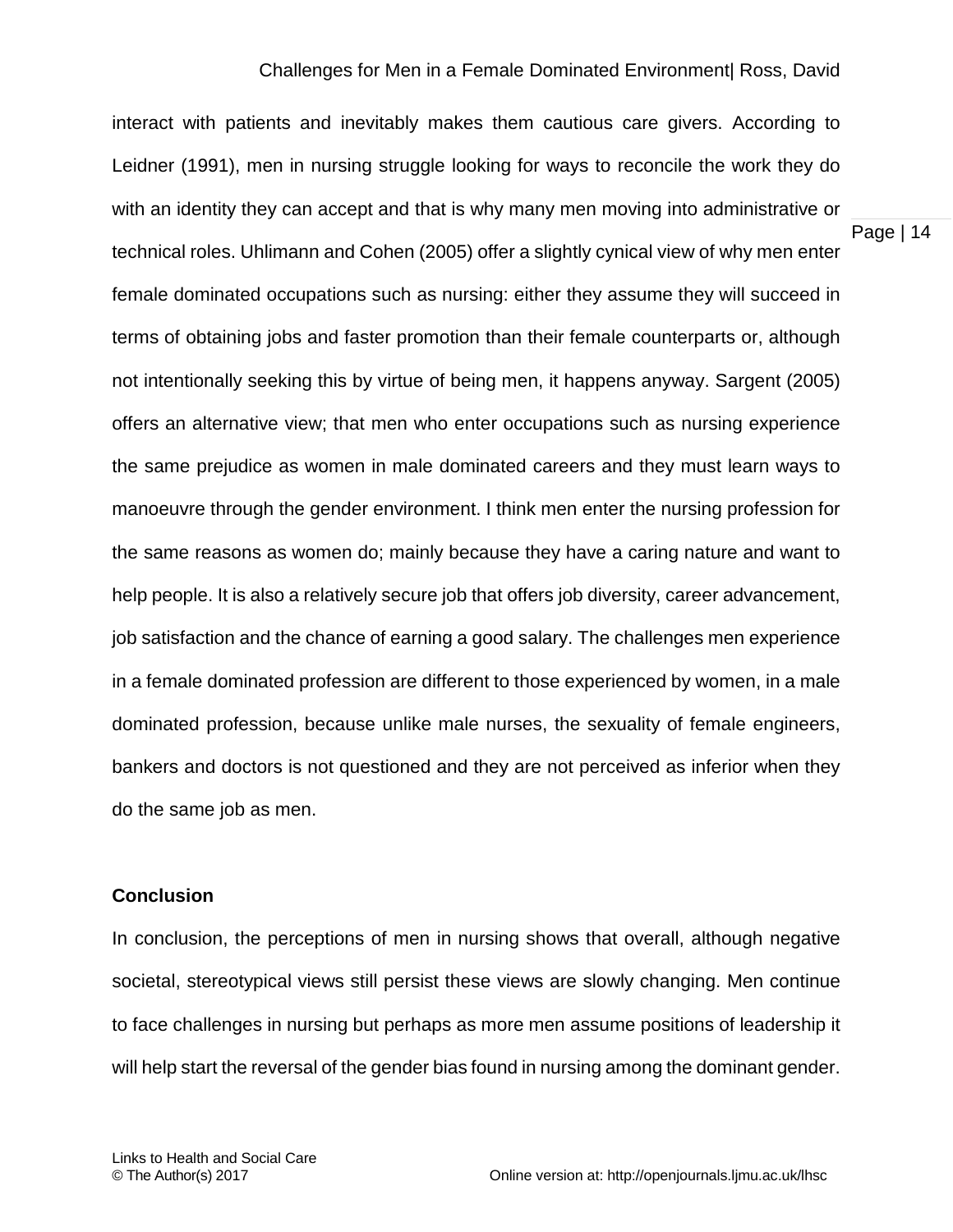Page | 15 Patients, especially when they have been cared for by a male nurse, have proved much more accepting of male nurses than their female counterparts. In order to address the future healthcare needs of UK residents it is important that nursing is representative of the people it cares for.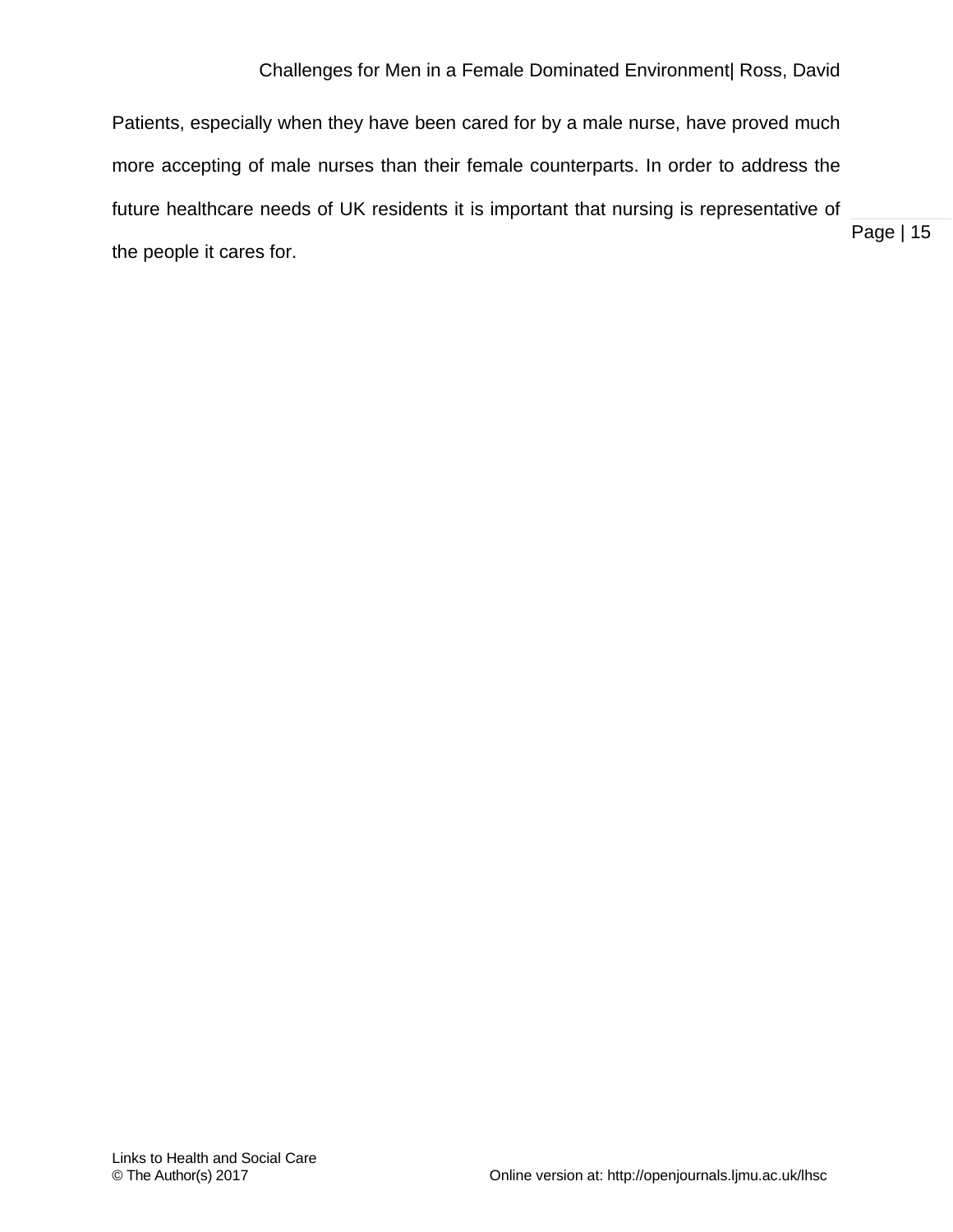# **References**

Anthony, A. S (2006) 'Retaining men in nursing - Our role as nurse educators' [Online] *Annual Review of Nursing Education* 4: 211 – 234 https://www.researchgate.net/publication/286678085 Retaining men in nursing -Our role as nurse educators (Accessed 18 April 2006)

Page | 16

Black, P. M. (2014), 'Professional Nursing: Concepts & Challenges', (7<sup>th</sup> ed) Missouri, Elsevier.

Brown, R. (2010), 'Prejudice: Its Social Psychology' (2nd ed), Chichester, Wiley-**Blackwell** 

Brown, B., Nolan, P. and Crawford, P. (2000) 'Men in nursing, ambivalence in care, gender and masculinity'. [Online] *International History Nursing Journal*, 2000, 5(3):4-13 [http://www.ncbi.nlm.nih.gov/pub med/1162473](http://www.ncbi.nlm.nih.gov/pub%20med/1162473) (Accessed 4 May 2016)

Bullough, V. L. (1994) 'Men, women and nursing history'. [Online] *Journal of Professional Nursing*, 10 (3), 127. http://www.professionalnursing.or g/article/8755- 7223(94)90002-7/references (Accessed 10 May 2016)

Combs, J. (2012) '*Mercy Warriors: Saving Lives Under Fire'*, Bloomington, Trafford Publishers.

Crowther, A. M. (2002) "Why Women should be Nurses and not Doctors." [Online] Centre for the History of Medicine, Glasgow Universit[y](http://www.ukchnm.org/)  <http://www.ukchnm.org/> (Accessed 11 May 2016)

Cude, G. and Winfrey, K. (2007), 'The hidden barrier: Gender bias: fact or fiction', [Online] Nursing Women's; Health 11(3), 254-265. [http://www.whjournal.org/article/S1751-4851\(15\)30191-4](http://www.whjournal.org/article/S1751-4851(15)30191-4) (Accessed 14 May 2016)

Davidson, M. (1996) 'Not a Male Nurse, A Real Nurse', Nursing Forum, 31 (4) 28. October-December, 1996. [Online] [http://onlinelibrary.wiley.com/journal/10.1111/\(ISSN\)1744-6198](http://onlinelibrary.wiley.com/journal/10.1111/(ISSN)1744-6198) (Accessed 14 May 2016)

Davies, C. (1995) 'Gender and the Professional Predicament in Nursing', Buckingham, Open University Press.

Evans, J.A. (1997) 'Men in nursing: Issues of gender, segregation and hidden advantage'. [Online] Journal of Advanced Nursing, 26(2) 226-231. <http://onlinelibrary.wiley.com/doi/10.1046/j.1365-2648.1997.1997026226> (Accessed 10 May 2016)

Evans, J. A. (2002) 'Cautious caregivers: gender stereotypes and the sexualisation of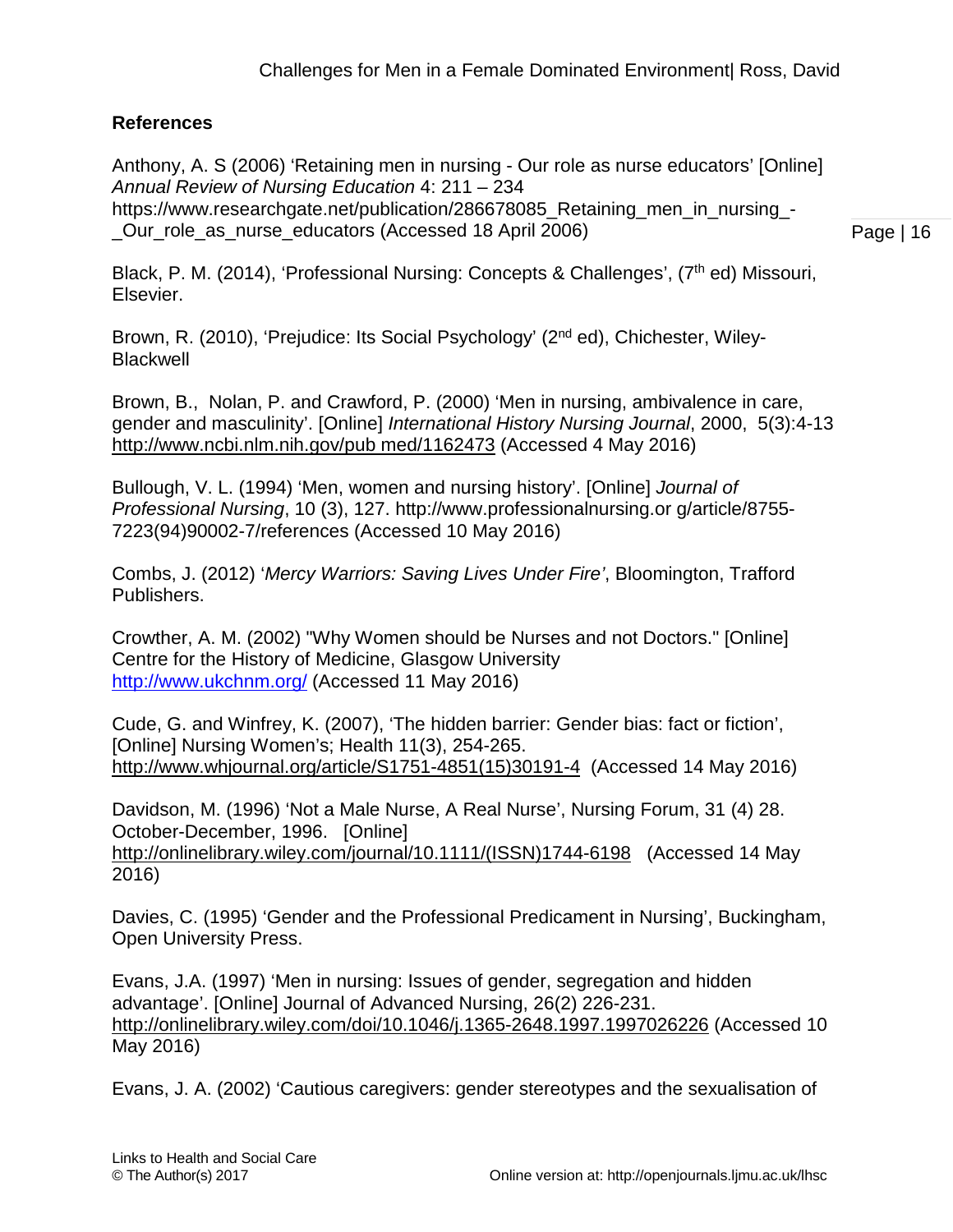men nurses' touch'. [Online] *Journal of Advanced Nursing*, .40 (4), 441-448. <http://onlinelibrary.wiley.com/doi/10.1046/j.1365-2648.2002.02392> (Accessed 14 May 2016)

Evans, J. A. (2004), 'Men nurses: a historical and feminist perspective'. [Online] *Journal* Page | 17 *of Advanced Nursing* 47(3), 321-328.

<http://onlinelibrary.wiley.com/doi/10.1111/j.1365-2648.2004.03096.x/abstract> (Accessed 11 May 2016)

General Medical Council, (2016), 'List of Registered Medical Practitioners-statistics [Online]<http://www.gmc-uk.org/doctors/register/search-sats.asp> (Accessed 11 May 2016)

Halloran, E. J. and Welton, J. M. (1994) '*Why aren't there more men in nursing*?' 4th Edition, St. Louis, Mosby Publishing

Harding, T. (2007), 'The construction of men who are nurses as gay', [Online] *Journal of Advanced Nursing*, 60(6), 577–719 <http://onlinelibrary.wiley.com/wol1/doi/10.1111/j.1365-2648.2007.04447.x/full> (Accessed 11 August 2016)

Harding, T. North, N. and Perkins, R. (2008), 'Sexualizing men's touch: male nurses and the use of intimate touch in clinical practice', [Online*] Research and theory for nursing practice*, 22(2) 88-102

[http://www.ncbi.nlm.nih.gov/pub med/18578219](http://www.ncbi.nlm.nih.gov/pub%20med/18578219) (Accessed 01 June 2016)

Hodes, B. (2005), Men in Nursing Study. [Online] Bernard Hodes Group. <http://aamn.org/docs/meninnursing2005survey.pdf> (Accessed 1 June 2016)

How, A. (1995), '*The Habermas-Gadamer Debate and the Nature of the Social*, Aldershot, Avebury Publishing.

Keogh, B. and O'Lynn, C. (2007), 'Male Nurses' Experience of Gender Barriers, [Online] *Nurse Education*, 32(6) 256-9.

[http://journals.lww.com/nurseeduc atoronline/2007/11000/Male\\_Nurs es-Experiences-](http://journals.lww.com/nurseeduc%20atoronline/2007/11000/Male_Nurs%20es-Experiences-_of-Gender-Barriers-.9.aspx) [\\_of-Gender-Barriers-.9.aspx](http://journals.lww.com/nurseeduc%20atoronline/2007/11000/Male_Nurs%20es-Experiences-_of-Gender-Barriers-.9.aspx) (Accessed 22 May 2016)

Kermode, S. (2006). Is nurse education sexist? An exploratory study. [Online] Contemporary Nurse, 22(1), 66–74. [http://www.ncbi.nlm.nih.gov/pub med/16863412](http://www.ncbi.nlm.nih.gov/pub%20med/16863412) (Accessed 10 August 2016)

Landry, T. and Tillman, K. (2000) 'Patients Perceptions of Being Cared for by Male Nurses' [Online] [http://www.aamn.org/docs/Landry](http://www.aamn.org/docs/Landry%20_Perceptions.pdf) \_Perceptions.pdf (Accessed 9 May 2016)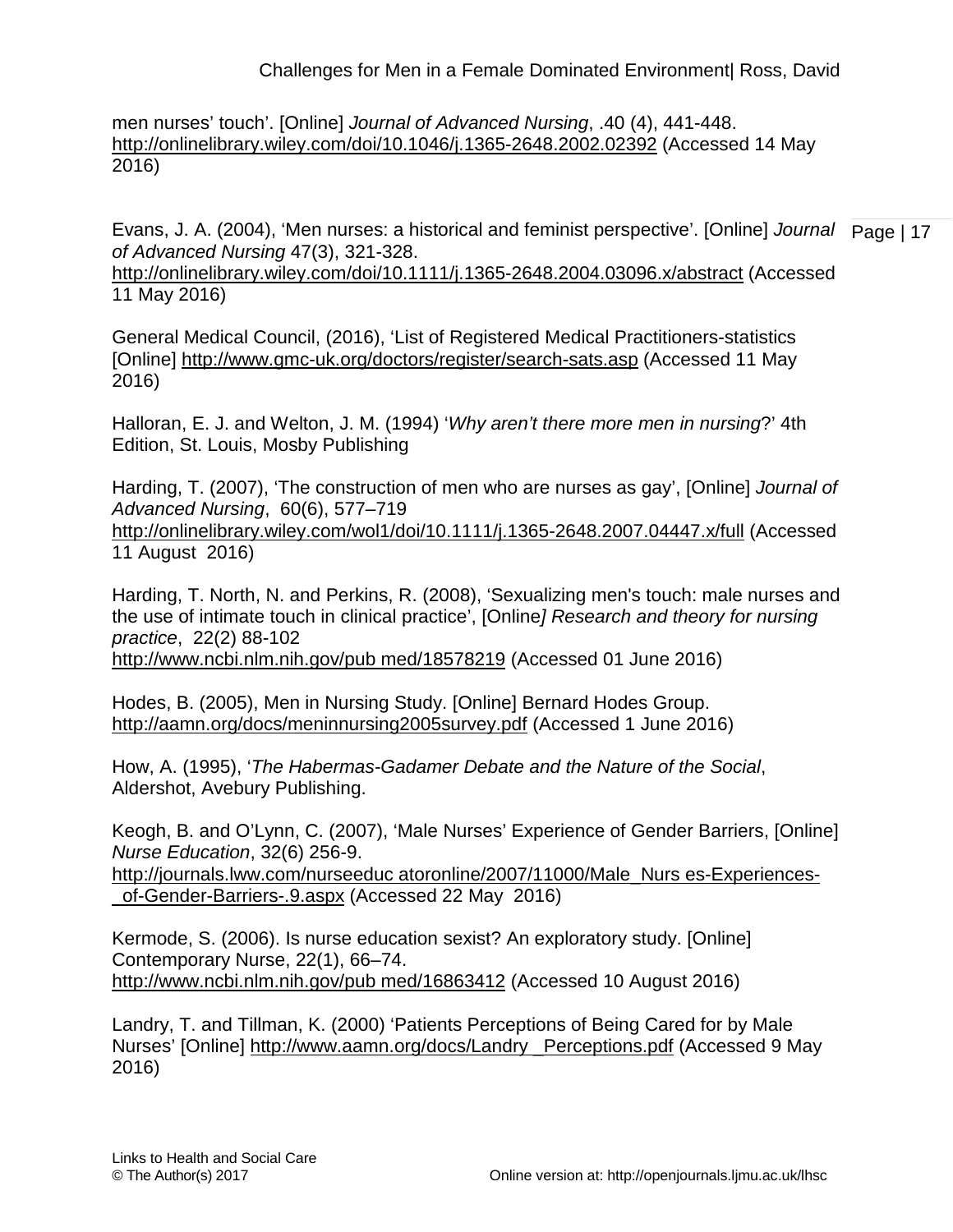Leidner, R. (1991), 'Serving Hamburgers and Selling Insurance: Gender, Work and Identity in interactive Service [Online] Gender and Society, 5(2), 154-177 <http://www.jstor.org/stable189482> (Accessed 21 May 2016)

Mackintosh, C. (1997), 'A History of Men in Nursing', [Online] *Journal of Advanced Nursing* (JAN), 26, (2), 232 – 236 <http://onlinelibrary.wiley.com/doi/10.1046/j.1365-2648.1997.1997026232.x>(Accessed 3

Page | 18

Masters, K. (2009) '*Role Development in Professional Nursing Practice'* (2nd ed), London, Jones and Bartlett

McMurry, T. B. (2011), 'The Image of Male Nurses and Nursing Leadership Mobility', [Online] Nursing Forum, 46(1), 22-28 <http://onlinelibrary.wiley.com/doi/10.1111/j.1744-6198.2010.00206.x/pdf> (Accessed 24 May 2016)

Meadus, R. J. and Twomey, J. (2011) 'Men Student Nurses: The Nursing Education Experience', [Online] *Nursing Forum*, 46(4), 269-273. <http://onlinelibrary.wiley.com/doi/10.1111/j.1744-6198.2011.00239.x/epdf> (Accessed 22 May 2016)

Meadus, R. J. (2000), 'Men in Nursing: Barriers to Recruitment', [Online] *Nursing Forum*, 35(3) 5 – 12 <http://onlinelibrary.wiley.com/doi/10.1111/j.1744-6198.2000.tb00998.x/full> (Accessed 18 April 2016)

Murdoch, L. (2014), 'Daily Life of Victorian Women', Greenwood, London.

Neighbours, C. (2016), 'Male nurses, men in a female dominated profession: the perceived need for masculinity maintenance.' [Online] [http://studentnurse.tripod.com/m en.html](http://studentnurse.tripod.com/m%20en.html) (Accessed 3 June 2016)

Nelson, R. and Belcher, D. (2006), 'Men in Nursing: Still Too Few: Discrimination and stereotypes still keep many from joining nursing ranks' [Online] *American Journal of Nursing* 106(2) 25 – 26

[http://journals.lww.com/ajnonline/Citation/2006/02000/Men\\_in\\_Nursing\\_\\_Still\\_Too\\_Few](http://journals.lww.com/ajnonline/Citation/2006/02000/Men_in_Nursing__Still_Too_Few__Discrimination_and.16.aspx) [\\_\\_Discrimination\\_and.16.aspx](http://journals.lww.com/ajnonline/Citation/2006/02000/Men_in_Nursing__Still_Too_Few__Discrimination_and.16.aspx) (Accessed 18 April 2017)

Nursing and Midwifery Council (NMC) (2015), The Code incomplete title <https://www.nmc.org.uk/globalassets/sitedocuments/nmc-publications/nmc-code.pdf> (Accessed 18 April 2017)

O'Lynn, C. E. (2004) 'Gender based barriers for male students in nursing education', [Online] *Journal of Nurse Education* 43(5), 229-236. <http://www.ncbi.nlm.nih.gov/pubmed/15152800> (Accessed 18 May 2016)

June 2016)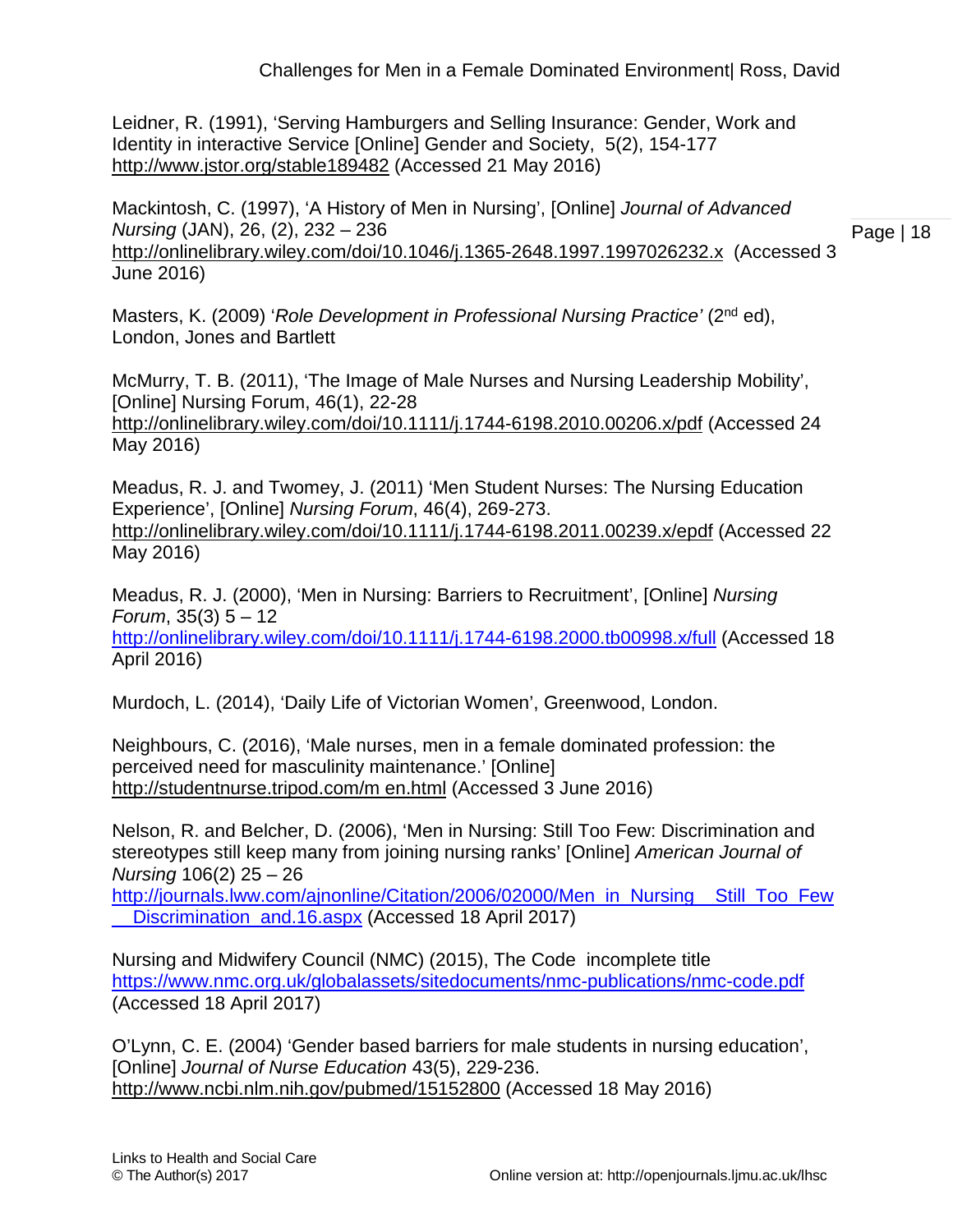O'Lynn, C. E. and Tranbarger, R. E. (2007) '*Men in Nursing'*, New York, Springer Publishing.

Office of Medical History, (OMH, 2016), 'The Evolution of Male Army Nurse Corps Officers' [Online]

http://history.amedd.army.mil/ancwebsite/articles/male.nurses.html (Accessed 30 May 2016)

Prospects, (2016), 'Adult Nurse'. [Online]

https://www.prospects.ac.uk/job-profiles/adult-nurse (Accessed 31 May 2016)

Randstad UK (2016), 'Female nurses struggling to fill the top posts because of a 14% pay gap.' [Online]

[https://www.randstad.co.uk/job-seeker/career-hub/archives/female-nurses-struggling-to](https://www.randstad.co.uk/job-seeker/career-hub/archives/female-nurses-struggling-to-fill-the-top-posts-because-of-a-14-pay-gap_1011/)[fill-the-top-posts-because-of-a-14-pay-gap\\_1011/](https://www.randstad.co.uk/job-seeker/career-hub/archives/female-nurses-struggling-to-fill-the-top-posts-because-of-a-14-pay-gap_1011/) (Accessed 3 June 2016)

Regan, H. (2012), 'Male Nurses Worldwide', REALMANSWORK. https://realmanswork.wordpress.com/2012/05/05/male-nurses-worldwide/ (Accessed 04 June 2016)

Robertson, S. (2008), 'Why so Few Men in Nursing? [Online] *Nursing Times* <http://www.nursingtimes.net-why-so-few-men-in-nursing/849> (Accessed 30 May 2016)

Rochlen, A. B., Good, G. E., and Carver, T. A. (2009), 'Predictors of gender-related barriers, work, and life satisfaction among men in nursing' [Online] Psychology of Men and Masculinity, 10(1), 44-56

<http://www.researchgate.net/profile/Glenn-Good/publication/232557670.pdf> (Accessed 25 May 2016)

Sargent, P. (2005), 'The Gendering of Men in Early Childhood Education', [Online] *Journal of Research*, 52(3) 251-259 <http://link.springer.com/article/10.1007/s11199-005-1300-x> (Accessed 14 June 2016)

Stanley, D. (2012), 'Celluloid devils a research study of male nurses in feature films'. [Online] *Journal of Advanced Nursing*, 68(11), 2526-2537. [http://onlinelibrary.wiley.com/journal/10.1111/\(ISSN\)1744-6198](http://onlinelibrary.wiley.com/journal/10.1111/(ISSN)1744-6198) (Accessed 2 May 2016)

Sweet, H. M. and Dougall, R. (2008), '*Community Nursing and Primary Healthcare in Twentieth-Century Britain*', Oxon, Routledge

Uhlmann, E. L. and Cohen, C. L. (2005) 'Constructed Criteria: Redefining Merit to Justify Discrimination'. [Online] *Psychological Science* 16(6), 474-480. [http://pss.sagepub.com/content/1 6/6/474](http://pss.sagepub.com/content/1%206/6/474) (Accessed 22 May 2016)